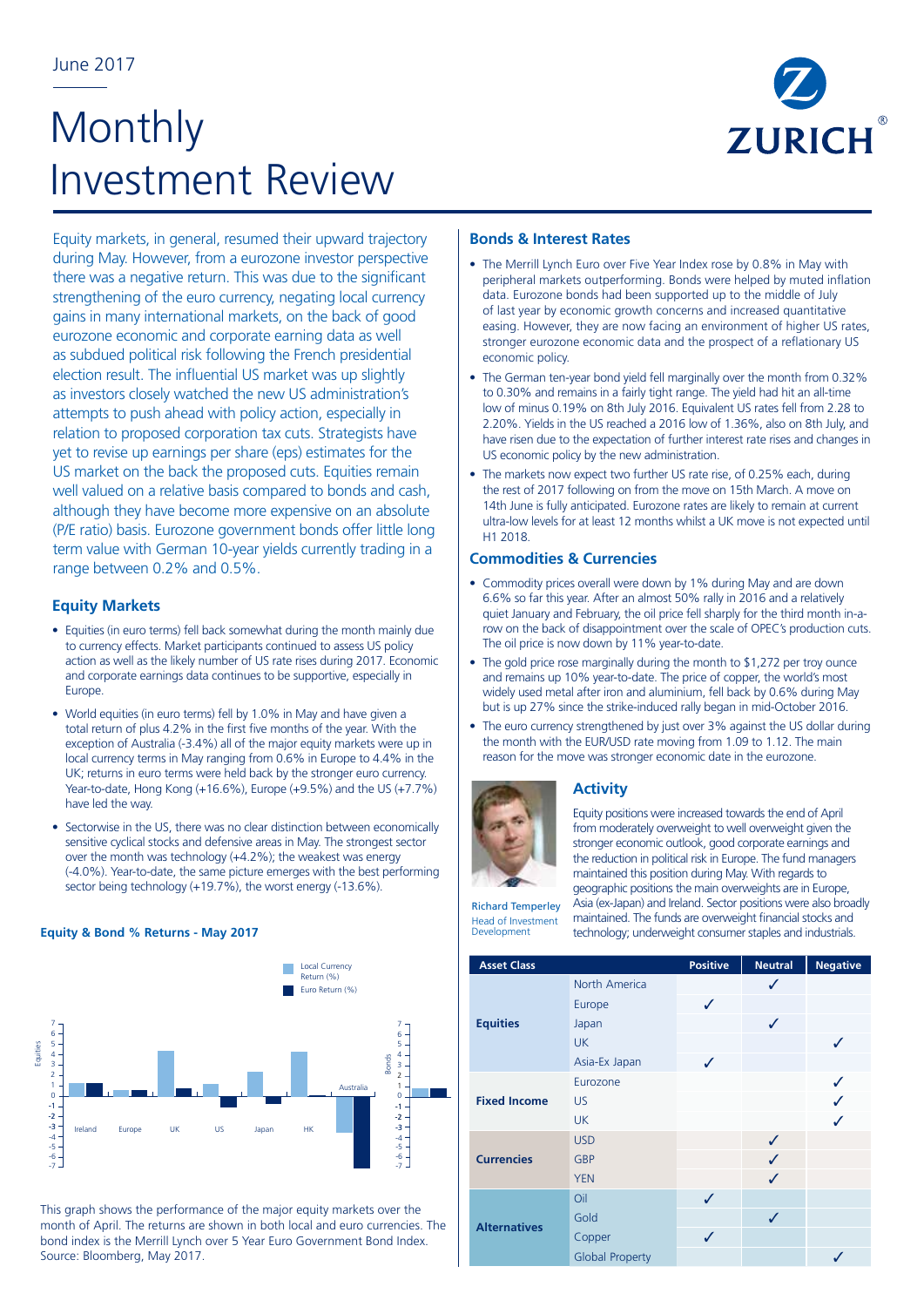#### Zurich Life Annualised Performance to 1st June 2017

|                                                 | Year to     | <b>Annualised</b> |             |                    |                    |                    |                    |                        |
|-------------------------------------------------|-------------|-------------------|-------------|--------------------|--------------------|--------------------|--------------------|------------------------|
|                                                 | <b>Date</b> | 1 Year            | 3 Years     | <b>5 Years</b>     | 10 Years           | 15 Years           | 20 Years           | Fund Size $(\epsilon)$ |
| Prisma Multi-Asset Funds <sup>+</sup>           |             |                   |             |                    |                    |                    |                    |                        |
| Prisma 2                                        | 0.0%        | 1.2%              | 1.5%        | <b>Not Started</b> | <b>Not Started</b> | <b>Not Started</b> | <b>Not Started</b> | 148,471,871            |
| Prisma <sub>B</sub>                             | 0.5%        | 3.9%              | 3.9%        | <b>Not Started</b> | <b>Not Started</b> | <b>Not Started</b> | <b>Not Started</b> | 556,522,120            |
| Prisma <sup>4</sup>                             | 1.7%        | 9.2%              | 8.0%        | <b>Not Started</b> | <b>Not Started</b> | <b>Not Started</b> | Not Started        | 560,722,227            |
| Prisma <sub>5</sub>                             | 2.4%        | 12.9%             | 10.2%       | <b>Not Started</b> | <b>Not Started</b> | <b>Not Started</b> | <b>Not Started</b> | 224,973,360            |
| Prisma <sub>6</sub>                             | 3.8%        | 15.3%             | 7.5%        | <b>Not Started</b> | Not Started        | Not Started        | <b>Not Started</b> | 20, 123, 164           |
| <b>Managed Funds</b>                            |             |                   |             |                    |                    |                    |                    |                        |
| Cautiously Managed                              | 1.7%        | 7.0%              | 8.1%        | 8.6%               | Not Started        | Not Started        | Not Started        | 397,549,917            |
| <b>FinEx Sector Average</b>                     | 2.1%        | 5.4%              | 4.4%        | 4.8%               | 2.4%               | 3.5%               | 4.2%               |                        |
| <b>Balanced</b>                                 | 3.7%        | 11.0%             | 10.2%       | 11.8%              | 4.9%               | 6.6%               | 7.0%               | 1,670,490,162          |
| <b>FinEx Sector Average</b>                     | 2.8%        | 7.7%              | 7.4%        | 9.4%               | 2.5%               | 4.2%               | 5.3%               |                        |
| Performance                                     | 4.6%        | 13.4%             | 11.0%       | 12.7%              | 4.6%               | 6.7%               | 6.9%               | 1,327,685,268          |
| Dynamic                                         | 4.9%        | 14.8%             | 11.7%       | 13.5%              | 4.7%               | 6.8%               | 7.0%               | 1,581,026,493          |
| FinEx Sector Average                            | 3.5%        | 9.9%              | 8.4%        | 9.7%               | 2.8%               | 4.4%               | 5.3%               |                        |
| <b>Protected Funds</b>                          |             |                   |             |                    |                    |                    |                    |                        |
| Protected 70                                    | 2.9%        | 7.7%              | 6.0%        | 7.9%               | <b>Not Started</b> | <b>Not Started</b> | <b>Not Started</b> | 15,599,567             |
| Protected 80                                    | 1.5%        | 3.9%              | 3.5%        | 4.9%               | <b>Not Started</b> | <b>Not Started</b> | <b>Not Started</b> | 35,108,401             |
| Protected 90                                    | $-0.2%$     | $-0.4%$           | 0.3%        | 1.0%               | <b>Not Started</b> | <b>Not Started</b> | <b>Not Started</b> | 12,876,472             |
| <b>Cash Fund</b>                                |             |                   |             |                    |                    |                    |                    |                        |
| Secure                                          | 0.0%        | 0.0%              | 0.0%        | 0.0%               | 0.8%               | 1.4%               | 2.3%               | 297,880,157            |
| Cash Fund                                       | $-0.4%$     | $-0.8%$           | $-0.6%$     | $-0.5%$            | 0.3%               | <b>Not Started</b> | <b>Not Started</b> | 412,969,767            |
| <b>FinEx Sector Average</b>                     | $-0.1%$     | $-0.2%$           | 0.1%        | 0.1%               | 0.9%               | 1.3%               | 2.0%               |                        |
| <b>Bond Funds</b>                               |             |                   |             |                    |                    |                    |                    |                        |
| Global Corporate Bond (JP Morgan)*              | 2.2%        | 2.3%              | 2.5%        | <b>Not Started</b> | <b>Not Started</b> | <b>Not Started</b> | <b>Not Started</b> | 5,120,195,629          |
| Global Government Bond (JP Morgan)*             | 0.4%        | $-1.5%$           | 2.4%        | <b>Not Started</b> | <b>Not Started</b> | <b>Not Started</b> | <b>Not Started</b> | 313,824,446            |
| Indexed Eurozone Government Bond (BlackRock)    | 0.0%        | $-1.2%$           | 3.4%        | 4.5%               | <b>Not Started</b> | <b>Not Started</b> | <b>Not Started</b> | 7,259,514              |
| <b>Active Fixed Income</b>                      | $-1.1%$     | $-1.6%$           | 4.9%        | 6.2%               | 6.5%               | 6.2%               | 7.2%               | 176,610,478            |
| Inflation-Linked Bond                           | $-1.7%$     | $-0.1%$           | 1.0%        | 1.3%               | <b>Not Started</b> | <b>Not Started</b> | <b>Not Started</b> | 5,939,927              |
| Long Bond                                       | $-2.4%$     | $-3.0%$           | 6.7%        | 7.6%               | 7.1%               | Not Started        | <b>Not Started</b> | 52,873,823             |
| Global Real Return (PIMCO)*                     | 1.6%        | 6.6%              | 3.3%        | <b>Not Started</b> | <b>Not Started</b> | <b>Not Started</b> | <b>Not Started</b> | 2,357,395,679          |
| Emerging Local Currency Debt (Pictet)*          | 0.4%        | 8.2%              | 2.8%        | <b>Not Started</b> | <b>Not Started</b> | <b>Not Started</b> | <b>Not Started</b> | 5,286,840,895          |
| <b>FinEx Sector Average</b>                     | $-0.1%$     | 0.6%              | 3.7%        | 4.7%               | 4.2%               | 4.6%               | 5.4%               |                        |
| <b>Absolute Return/Diversified Assets Funds</b> |             |                   |             |                    |                    |                    |                    |                        |
| Global Targeted Returns Fund (Invesco) *        | 2.5%        | 2.3%              | Not Started | Not Started        | <b>Not Started</b> | <b>Not Started</b> | <b>Not Started</b> | 6,310,000,000          |
| Income Opportunity (JP Morgan)*                 | 1.2%        | 4.5%              | 0.9%        | <b>Not Started</b> | <b>Not Started</b> | <b>Not Started</b> | Not Started        | 3,679,223,842          |
| Dynamic Diversified Growth (BlackRock)          | 4.2%        | 2.8%              | 0.6%        | 3.3%               | Not Started        | Not Started        | Not Started        | 16,581,881             |
| <b>Diversified Assets</b>                       | $-0.1%$     | 6.5%              | 4.6%        | 6.4%               | Not Started        | Not Started        | Not Started        | 13,982,836             |
| <b>Active Asset Allocation</b>                  | 1.7%        | 9.5%              | 7.8%        | 7.6%               | <b>Not Started</b> | <b>Not Started</b> | <b>Not Started</b> | 250,752,277            |
| <b>Commodity Funds</b>                          |             |                   |             |                    |                    |                    |                    |                        |
| Gold                                            | 2.2%        | 2.9%              | 6.6%        | $-3.0%$            | Not Started        | <b>Not Started</b> | Not Started        | 38,869,101             |
| Earth Resources                                 | $-4.9%$     | $-3.0%$           | $-9.3%$     | $-5.1%$            | Not Started        | <b>Not Started</b> | Not Started        | 5,246,670              |
| <b>Global Commodities</b>                       | $-11.6%$    | 1.2%              | $-10.0%$    | $-6.3%$            | $-5.3%$            | <b>Not Started</b> | <b>Not Started</b> | 13,523,168             |
| CommoditiesPLUS Strategy (PIMCO)*               | $-4.0%$     | $-3.0%$           | $-15.4%$    | Not Started        | Not Started        | <b>Not Started</b> | Not Started        | 461,693,980            |
| <b>Green Resources</b>                          | 6.0%        | 7.9%              | $-2.2%$     | 5.9%               | Not Started        | <b>Not Started</b> | Not Started        | 3,851,927              |
| <b>Equity Funds (Global)</b>                    |             |                   |             |                    |                    |                    |                    |                        |
| 5 Star 5                                        | 4.5%        | 14.1%             | 11.9%       | 12.0%              | 4.0%               | 6.9%               | Not Started        | 210,063,270            |
| <b>International Equity</b>                     | 4.3%        | 16.3%             | 12.8%       | 14.1%              | 5.8%               | 6.6%               | 8.3%               | 1,225,892,915          |
| Global Select (Threadneedle)                    | 6.0%        | 14.3%             | 13.9%       | 14.7%              | 6.1%               | 6.7%               | Not Started        | 6,527,897              |
| Global Equity (MFS Meridian)*                   | 6.6%        | 17.8%             | 13.4%       | Not Started        | Not Started        | Not Started        | Not Started        | 5,816,892,182          |
| Indexed Global Equity (BlackRock)               | 2.3%        | 16.6%             | 12.8%       | 14.6%              | <b>Not Started</b> | <b>Not Started</b> | <b>Not Started</b> | 102,957,877            |
| <b>FinEx Sector Average</b>                     | 4.4%        | 12.8%             | 10.3%       | 11.9%              | 4.0%               | 4.6%               | 5.4%               |                        |

#### **Source: Financial Express as at 01/06/2017**

The Financial Express sector averages shown are the average of all funds in each of the Financial Express sectors in the individual pensions category.

**Annual management charges (AMC) apply. The fund returns shown are net of the AMC deducted by Zurich Life in our unit prices. The fund returns are based on an investment in the funds and do not represent the returns achieved by individual policies linked to the funds. These fund returns may be before the full AMC is applied to a policy. The actual returns on policies linked to the specified fund will be lower because of the effects of charges and in some cases a higher management charge.**

**<sup>+</sup>** The Prisma Multi-Asset Funds were previously known as the Pathway Multi-Asset Funds.

\* External fund size: Where external funds have been on the Zurich platform for less than two years, we have used the fund size of the underlying external fund. N/S = Not Started.

Figures highlighted in blue indicate where the Zurich Life fund has outperformed the sector average.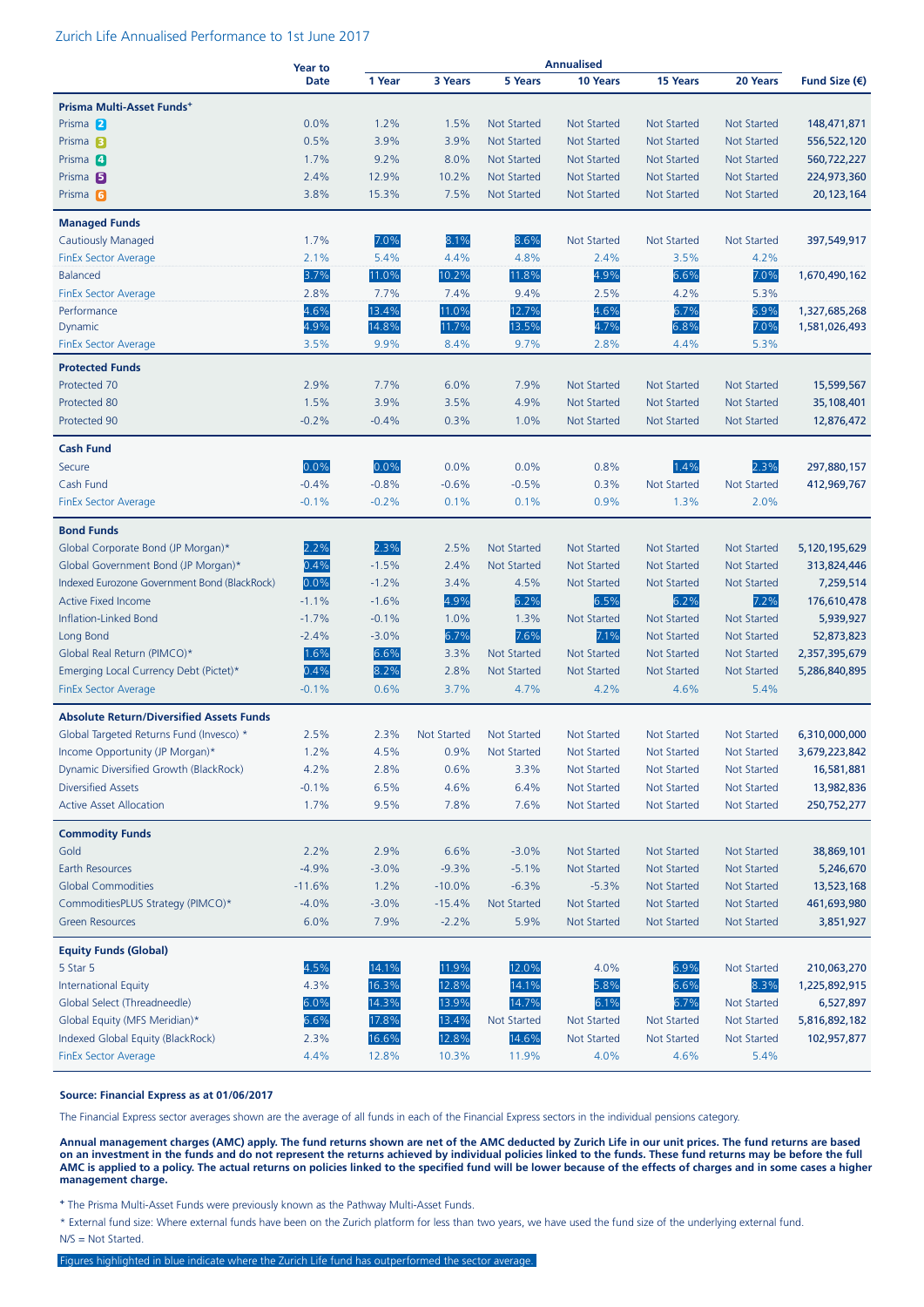|                                               | <b>Year to</b> |        |         | Annualised         |                    |                    |                    |                        |
|-----------------------------------------------|----------------|--------|---------|--------------------|--------------------|--------------------|--------------------|------------------------|
|                                               | <b>Date</b>    | 1 Year | 3 Years | 5 Years            | 10 Years           | 15 Years           | 20 Years           | Fund Size $(\epsilon)$ |
| <b>Equity Funds (European)</b>                |                |        |         |                    |                    |                    |                    |                        |
| Euro Markets Fund (BlackRock)*                | 9.9%           | 16.0%  | 7.7%    | <b>Not Started</b> | <b>Not Started</b> | <b>Not Started</b> | <b>Not Started</b> | 3,186,925,144          |
| 5 Star 5 Europe                               | 11.9%          | 18.3%  | 13.5%   | 17.9%              | 5.2%               | <b>Not Started</b> | <b>Not Started</b> | 113,620,823            |
| European Select (Threadneedle)                | 13.4%          | 14.1%  | 10.4%   | 15.5%              | 6.5%               | 8.1%               | <b>Not Started</b> | 11,940,954             |
| Small Cap Europe (Pictet)*                    | 14.6%          | 18.8%  | 12.1%   | <b>Not Started</b> | <b>Not Started</b> | <b>Not Started</b> | <b>Not Started</b> | 251,276,814            |
| <b>FinEx Sector Average</b>                   | 11.2%          | 14.0%  | 8.5%    | 14.2%              | 3.3%               | 5.4%               | 7.2%               |                        |
| <b>Equity Funds (Eurozone)</b>                |                |        |         |                    |                    |                    |                    |                        |
| <b>Eurozone Equity</b>                        | 11.8%          | 21.2%  | 8.7%    | 16.3%              | 4.6%               | <b>Not Started</b> | <b>Not Started</b> | 80,552,595             |
| Europe ex-UK Index (BlackRock)                | 11.8%          | 19.0%  | 8.0%    | 14.7%              | 2.8%               | <b>Not Started</b> | <b>Not Started</b> | 3,174,201              |
| Indexed Eurozone Equity (BlackRock)           | 11.7%          | 23.2%  | 8.4%    | 16.1%              | <b>Not Started</b> | <b>Not Started</b> | <b>Not Started</b> | 3,235,284              |
| <b>FinEx Sector Average</b>                   | 11.3%          | 15.9%  | 8.1%    | 13.7%              | 1.6%               | 4.2%               | 5.7%               |                        |
| <b>Equity Funds (Irish)</b>                   |                |        |         |                    |                    |                    |                    |                        |
| <b>Irish Equity</b>                           | 6.5%           | 6.6%   | 15.4%   | 20.5%              | $-0.1%$            | <b>Not Started</b> | <b>Not Started</b> | 17,297,895             |
| <b>FinEx Sector Average</b>                   | 7.4%           | 4.1%   | 12.5%   | 17.4%              | $-1.9%$            | 3.4%               | 5.4%               |                        |
| <b>Equity Funds (American)</b>                |                |        |         |                    |                    |                    |                    |                        |
| 5 Star 5 Americas                             | $-1.6%$        | 18.1%  | 15.1%   | 15.1%              | 7.7%               | <b>Not Started</b> | <b>Not Started</b> | 62,865,010             |
| American Select (Threadneedle)                | 2.9%           | 18.3%  | 16.2%   | 16.3%              | 8.7%               | 6.7%               | <b>Not Started</b> | 12,121,314             |
| FinEx Sector Average                          | 2.4%           | 16.5%  | 14.9%   | 15.5%              | 7.7%               | 5.7%               | 6.0%               |                        |
| Equity Fund (UK)                              |                |        |         |                    |                    |                    |                    |                        |
| UK Growth (M&G)*                              | 8.1%           | 8.7%   | 4.6%    | <b>Not Started</b> | <b>Not Started</b> | <b>Not Started</b> | <b>Not Started</b> | 613,290,000            |
| UK Index (BlackRock)                          | 5.4%           | 9.9%   | 4.0%    | 8.7%               | 2.3%               | <b>Not Started</b> | <b>Not Started</b> | 2,055,406              |
| <b>FinEx Sector Average</b>                   | 6.0%           | 5.9%   | 3.7%    | 8.4%               | 2.0%               | 3.8%               | 3.9%               |                        |
| <b>Equity Funds (Far East Asia)</b>           |                |        |         |                    |                    |                    |                    |                        |
| 5 Star 5 Asia Pacific                         | 13.0%          | 25.8%  | 11.0%   | 10.7%              | 2.8%               | <b>Not Started</b> | <b>Not Started</b> | 75,480,768             |
| Asia Pacific Equity                           | 10.6%          | 25.0%  | 9.2%    | 9.5%               | <b>Not Started</b> | <b>Not Started</b> | <b>Not Started</b> | 9,292,347              |
| <b>FinEx Sector Average</b>                   | 9.9%           | 21.9%  | 7.1%    | 7.6%               | 3.9%               | 6.4%               | 5.3%               |                        |
| <b>Equity Funds (Japan)</b>                   |                |        |         |                    |                    |                    |                    |                        |
| Japan Index (BlackRock)                       | 2.2%           | 13.7%  | 13.4%   | 11.9%              | 2.5%               | <b>Not Started</b> | <b>Not Started</b> | 2,564,400              |
| <b>FinEx Sector Average</b>                   | 3.0%           | 15.5%  | 12.7%   | 11.6%              | 1.9%               | 2.2%               | 2.0%               |                        |
| <b>Equity Funds (High Yield)</b>              |                |        |         |                    |                    |                    |                    |                        |
| Dividend Growth                               | 0.8%           | 16.7%  | 12.5%   | 15.0%              | 4.5%               | <b>Not Started</b> | <b>Not Started</b> | 229,587,917            |
| Global Dividend (M&G)*                        | $-0.2%$        | 17.8%  | 7.7%    | <b>Not Started</b> | <b>Not Started</b> | <b>Not Started</b> | <b>Not Started</b> | 6,655,190,000          |
| FinEx Sector Average                          | 4.4%           | 12.8%  | 10.3%   | 11.9%              | 4.0%               | 4.6%               | 5.4%               |                        |
| <b>Equity Funds (Emerging Market)</b>         |                |        |         |                    |                    |                    |                    |                        |
| <b>India Equity</b>                           | 13.7%          | 15.8%  | 10.8%   | 10.8%              | 3.2%               | <b>Not Started</b> | Not Started        | 12,061,692             |
| Emerging Markets Opportunities (JP Morgan)*   | 11.6%          | 30.2%  | 7.7%    | Not Started        | <b>Not Started</b> | <b>Not Started</b> | <b>Not Started</b> | 2,059,273,202          |
| <b>FinEx Sector Average</b>                   | 11.6%          | 24.3%  | 7.4%    | 6.0%               | 2.5%               | 5.9%               | Not Started        |                        |
| <b>Equity Funds (Specialist)</b>              |                |        |         |                    |                    |                    |                    |                        |
| Top Tech 100                                  | 11.9%          | 27.4%  | 24.0%   | 20.9%              | 13.9%              | 9.6%               | <b>Not Started</b> | 42,494,688             |
| <b>FinEx Sector Average</b>                   | 2.6%           | 8.4%   | 3.6%    | 5.9%               | 1.1%               | 2.5%               | 3.3%               |                        |
| <b>Property Funds</b>                         |                |        |         |                    |                    |                    |                    |                        |
| Fund of REITs                                 | 7.8%           | 4.2%   | 8.6%    | Not Started        | <b>Not Started</b> | <b>Not Started</b> | <b>Not Started</b> | 16,012,983             |
| European (Ex-UK) Property                     | 8.8%           | 7.9%   | 11.9%   | 14.3%              | <b>Not Started</b> | Not Started        | <b>Not Started</b> | 51,753,644             |
| Global Property Equities (Henderson Horizon)* | $-2.0%$        | 3.0%   | 10.8%   | Not Started        | <b>Not Started</b> | <b>Not Started</b> | <b>Not Started</b> | 400,934,199            |
| Australasia Property                          | 3.8%           | 9.7%   | 10.5%   | 10.1%              | <b>Not Started</b> | Not Started        | <b>Not Started</b> | 38,650,755             |
| FinEx Sector Average                          | 1.7%           | 2.7%   | 7.6%    | 6.9%               | $-2.7%$            | 2.8%               | 6.4%               |                        |
| <b>Funds Closed to New Business</b>           |                |        |         |                    |                    |                    |                    |                        |
| <b>Eurozone Property</b>                      | 8.5%           | 7.3%   | 11.0%   | 14.5%              | 0.9%               | <b>Not Started</b> | Not Started        | 21,289,018             |
| Global Emerging Markets Equity (Aberdeen)*    | 8.5%           | 22.1%  | 7.7%    | Not Started        | <b>Not Started</b> | <b>Not Started</b> | <b>Not Started</b> | 6,341,837,160          |

**Warning: Past performance is not a reliable guide to future performance. Warning: The value of your investment may go down as well as up. Warning: Benefits may be affected by changes in currency exchange rates. Warning: If you invest in this fund you may lose some or all of the money you invest.**